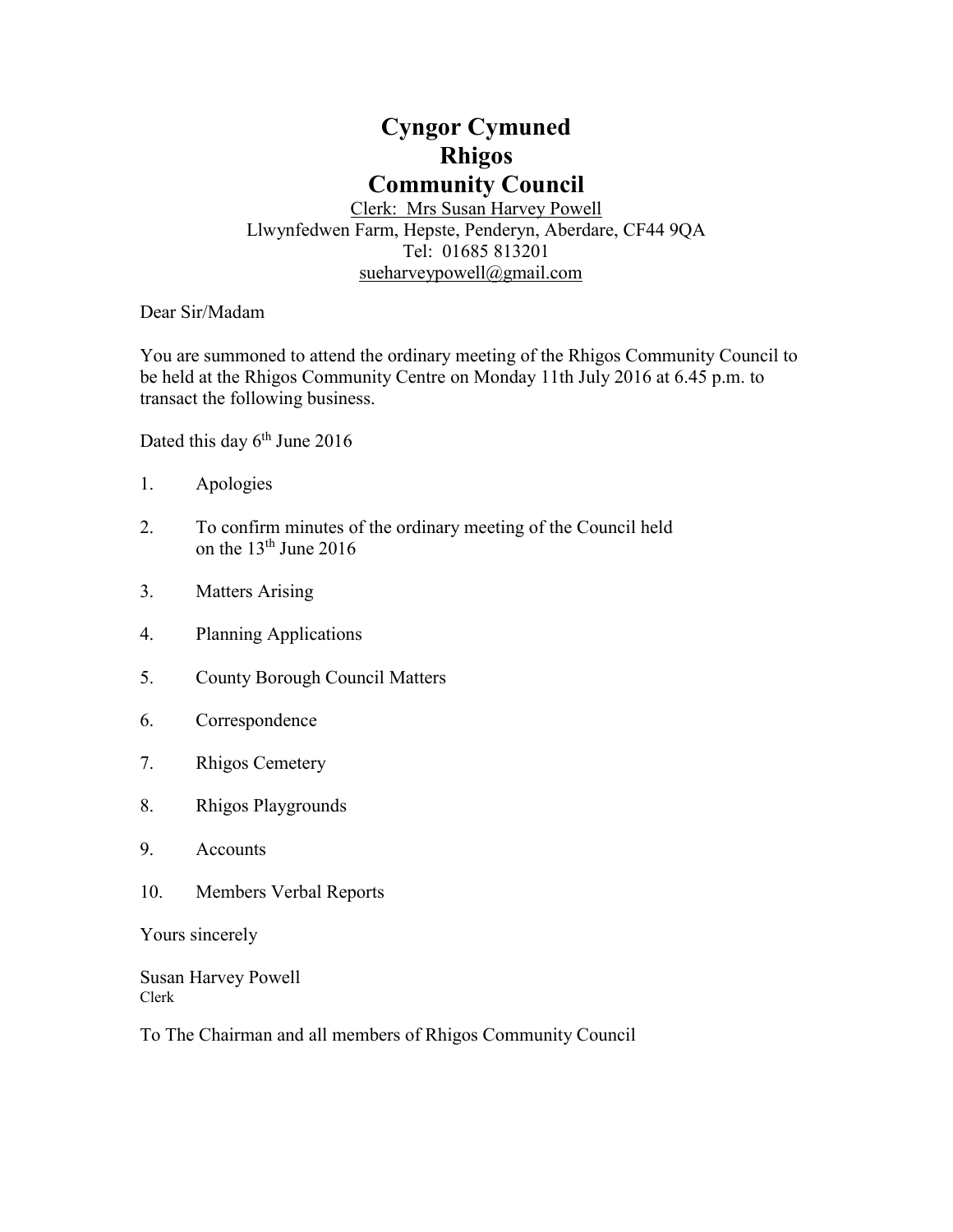# **Rhigos Community Council**

Minutes of the ordinary meeting of Rhigos Community Council held at Rhigos Community Centre on Monday 13th June 2016 at 6.45 p.m.

Present: Cllrs.P Oliver, H Wagner, A Tobin, O Morgan, C Hopes, M Pope M Evans, G Thomas,

## **2016/51 Minutes**

It was resolved to confirm Minutes of the Ordinary Meeting of the Council held on 13th June 2016

# **2016/52 Declaration of Interest**

Nothing to record

**2016/53 Matters Arising**

- a. Unsafe memorial stones Rhigos cemetery Vale Memorials are going up to look at the cemetery this week.
- b. Defibrillator on order

## **2016/54 Planning**

It was resolved to note:

a. Gas fuelled power plant- Walters Group Unit 0 Hirwaun House, Industrial estate

## **2016/55 County Borough Council Matters**

It was resolved that the following complaints be passed on to Councillor G Thomas for his attention.

## Previous Complaints

Cllr. Pope asked for a report on the recent fire on the Industrial Estate, there is no control over these recycling plants. Rhigos did not have water on that day – no reply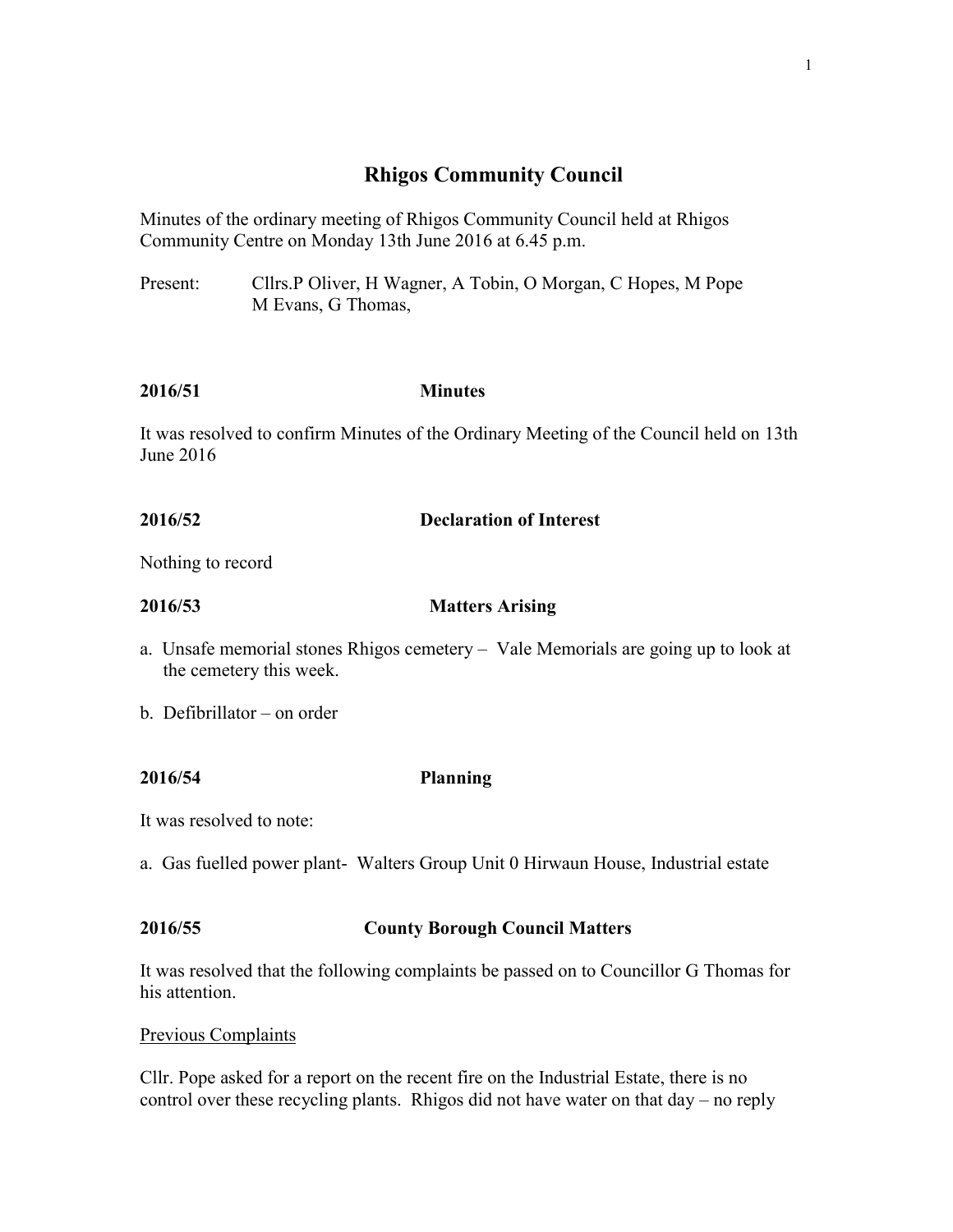A garage has been erected on the corner of Mount Road causing poor visibility – this has been removed

A security fence is needed around the new bike track as the fence is being cut for bikes to go through. It is the responsibility of the land owners to secure the area

Long Mede Parc - The Assembly Member is looking into this.

There is lots of rubbish in gardens of houses owned by Trivallis Homes. - reported

There are travellers in the lay by near the roundabout. - although they have moved on it was suggested that more big stones be placed there to prevent entrance by vehicles..

There is a lot of noise in Halt Road when the wood chipping company is using the chipper and wood is being stacked against the fence. – reported to Environmental **Services** 

The post box opposite Halt Road has been removed - replaced

The road near Walters needs another gulley pot as water is holding on the road - on works register.

An environmental officer needs to look at the Industrial estate as there is a mess down there. – an officer will go down to have a look at the estate.

Barrier across Parish Road - being researched via planning and highways

Fibre Optic - waiting for a response from BT

#### New Complaints

- a. The grass verges up to Hirwaun roundabout need cutting
- b. The motorbike track is being used illegally, they have well exceeded the 28 times per year. There are 18 - 20 bikes up there 2 or 3 times per week.
- c. The hedge from Shands to the Plough needs cutting back.
- d. The 2 drains at the bottom of Heol Gwrangfryn are blocked.
- e. Residents are parking on pavements all over the village.
- f. There is a lot of rubbish stacked at the recycling factory that recently burnt down
- g. All the grass verges around the village especially around the seats need cutting.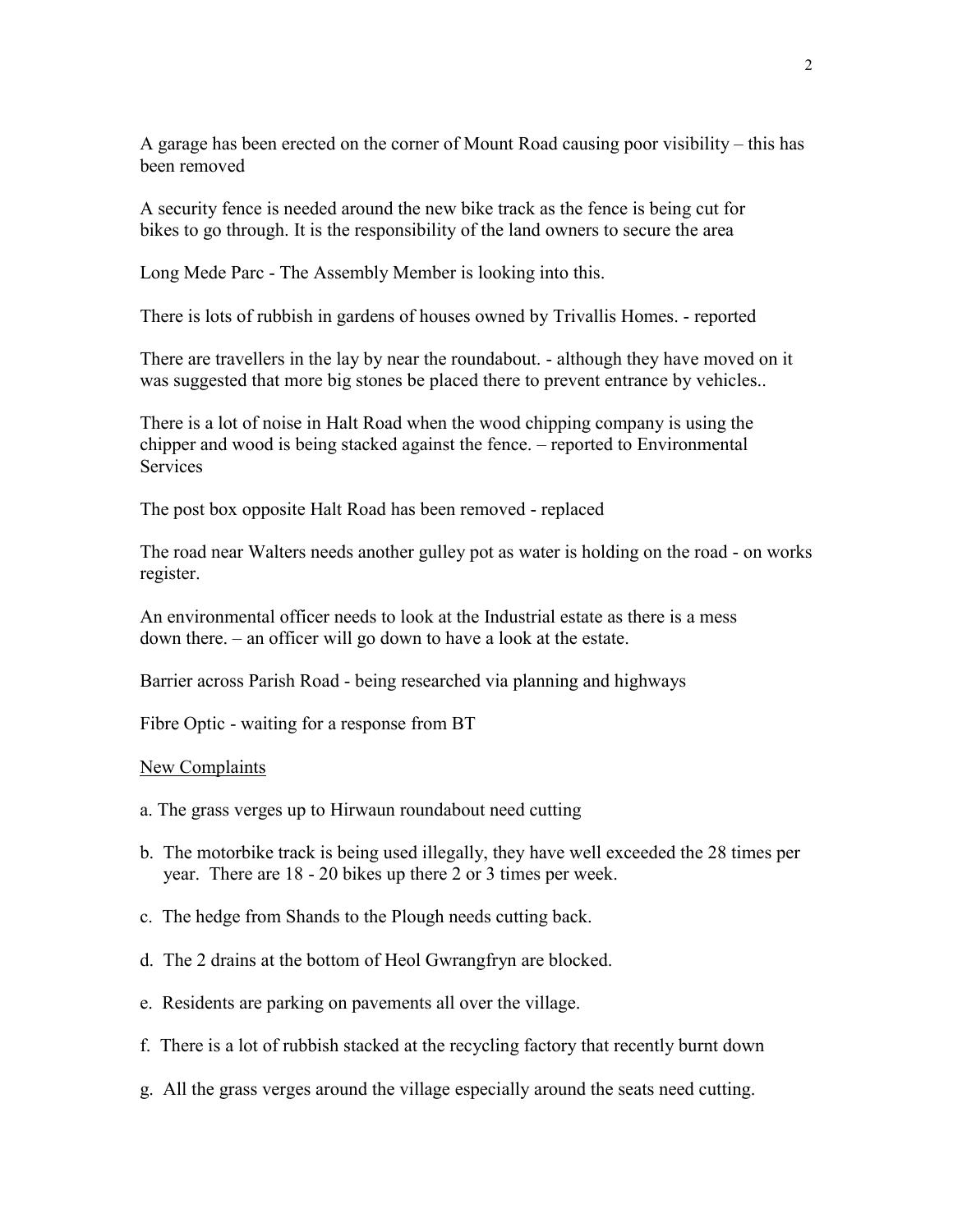- h. The small mower has left a mess on the grass verges.
- i. Cyclists are cycling 4 abreast through the village.
- j. The fence around the seating area opposite the community centre is broken.
- k. There is a big dip in the road near the Treherbert roundabout junction.

#### **2016/56 Correspondence**

It was resolved to receive the following correspondence.

- a. Apprenticeships with Cambria
- b. email from Tony Shott of Tower regarding long term use of Tip 107, the fish ponds and 67 acres of land for public use and enjoyment. Mr Shott would like to form a management committee for this project. Cllrs. Oliver, Hopes, Wagner and Tobin volunteered, County Cllr. G Thomas will also be a member.

#### **2016/57 Rhigos Playgrounds**

- a. Heol y Bryn playground closing date for tenders  $20<sup>th</sup>$  June 2016
- b. The Old Adventure playground no planning is needed. The ground needs to be levelled. Cllr. Evans will ask her brother for a quote.

| 2016/58                | <b>Accounts</b> |  |
|------------------------|-----------------|--|
| <b>BT</b> Broadband    | £46.80          |  |
| <b>BT</b>              | £103.45         |  |
| Rhigos Kids Club (Ins) | £388.39         |  |
| <b>B</b> Gas           | £178.32         |  |
| Wages                  | £541.21         |  |
| Income                 |                 |  |
| <b>Burial Fees</b>     | £760.00         |  |